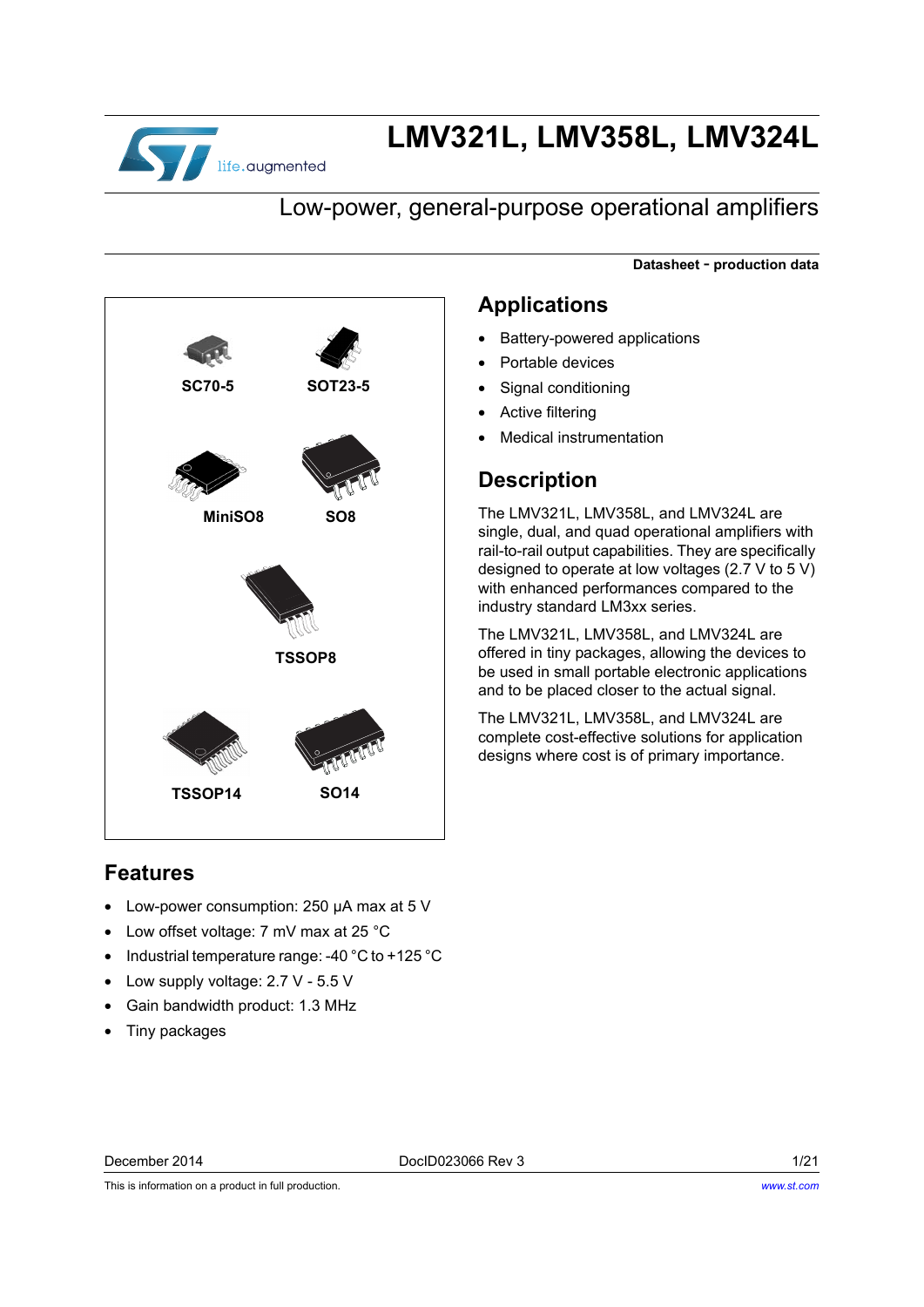## **Contents**

| 1                       |     |                                                      |  |  |  |  |  |  |
|-------------------------|-----|------------------------------------------------------|--|--|--|--|--|--|
| $\overline{2}$          |     | Absolute maximum ratings and operating conditions  4 |  |  |  |  |  |  |
| 3                       |     |                                                      |  |  |  |  |  |  |
| $\overline{\mathbf{4}}$ |     |                                                      |  |  |  |  |  |  |
|                         | 4.1 |                                                      |  |  |  |  |  |  |
|                         | 4.2 |                                                      |  |  |  |  |  |  |
|                         | 4.3 |                                                      |  |  |  |  |  |  |
|                         | 4.4 | Input offset voltage drift over temperature 11       |  |  |  |  |  |  |
|                         | 4.5 |                                                      |  |  |  |  |  |  |
|                         | 4.6 |                                                      |  |  |  |  |  |  |
| 5                       |     |                                                      |  |  |  |  |  |  |
|                         | 5.1 |                                                      |  |  |  |  |  |  |
|                         | 5.2 |                                                      |  |  |  |  |  |  |
|                         | 5.3 |                                                      |  |  |  |  |  |  |
|                         | 5.4 |                                                      |  |  |  |  |  |  |
|                         | 5.5 |                                                      |  |  |  |  |  |  |
|                         | 5.6 |                                                      |  |  |  |  |  |  |
|                         | 5.7 |                                                      |  |  |  |  |  |  |
| 6                       |     |                                                      |  |  |  |  |  |  |
| $\overline{7}$          |     |                                                      |  |  |  |  |  |  |

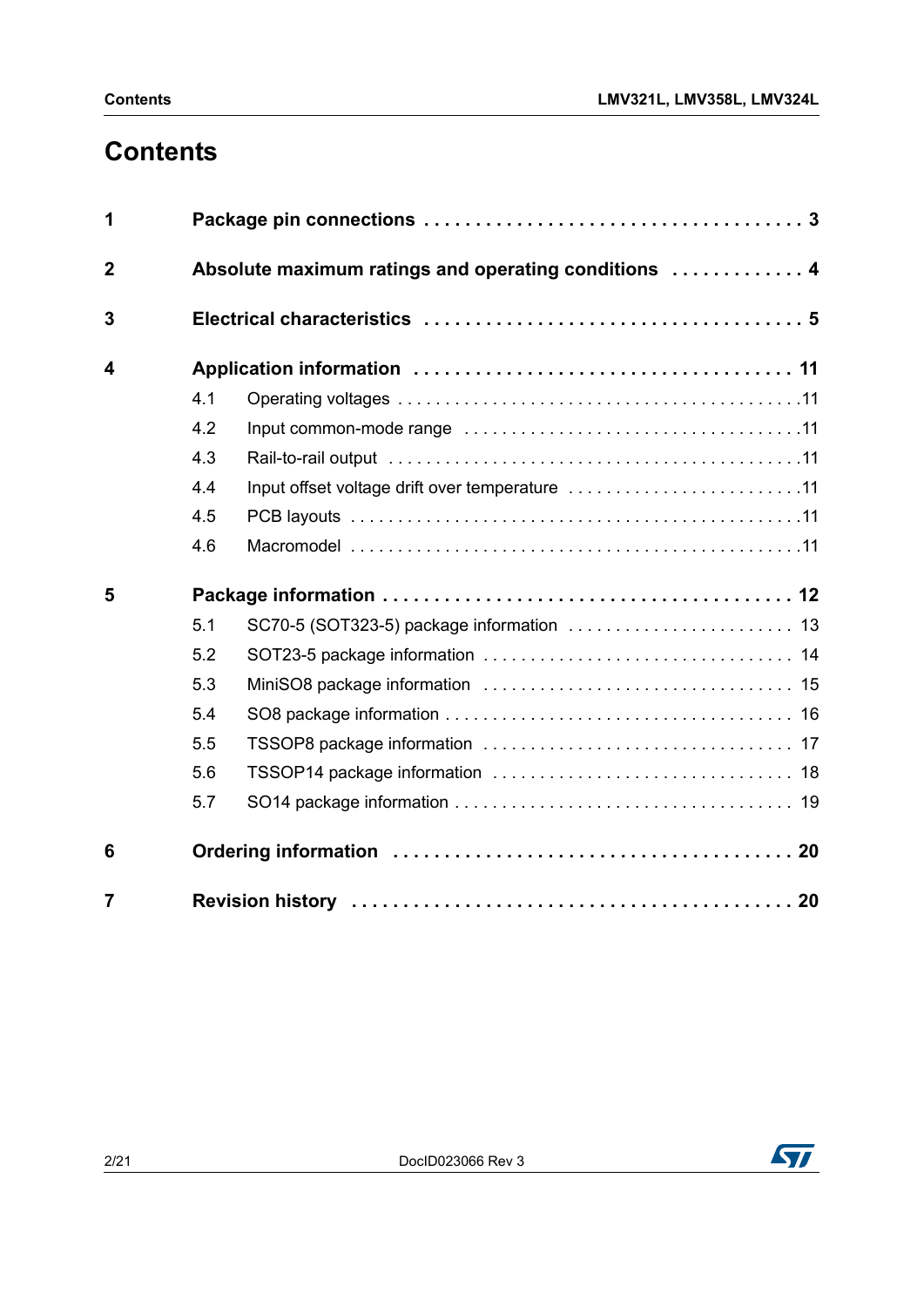## <span id="page-2-0"></span>**1 Package pin connections**



**Figure 1. Pin connections for each package (top view)**

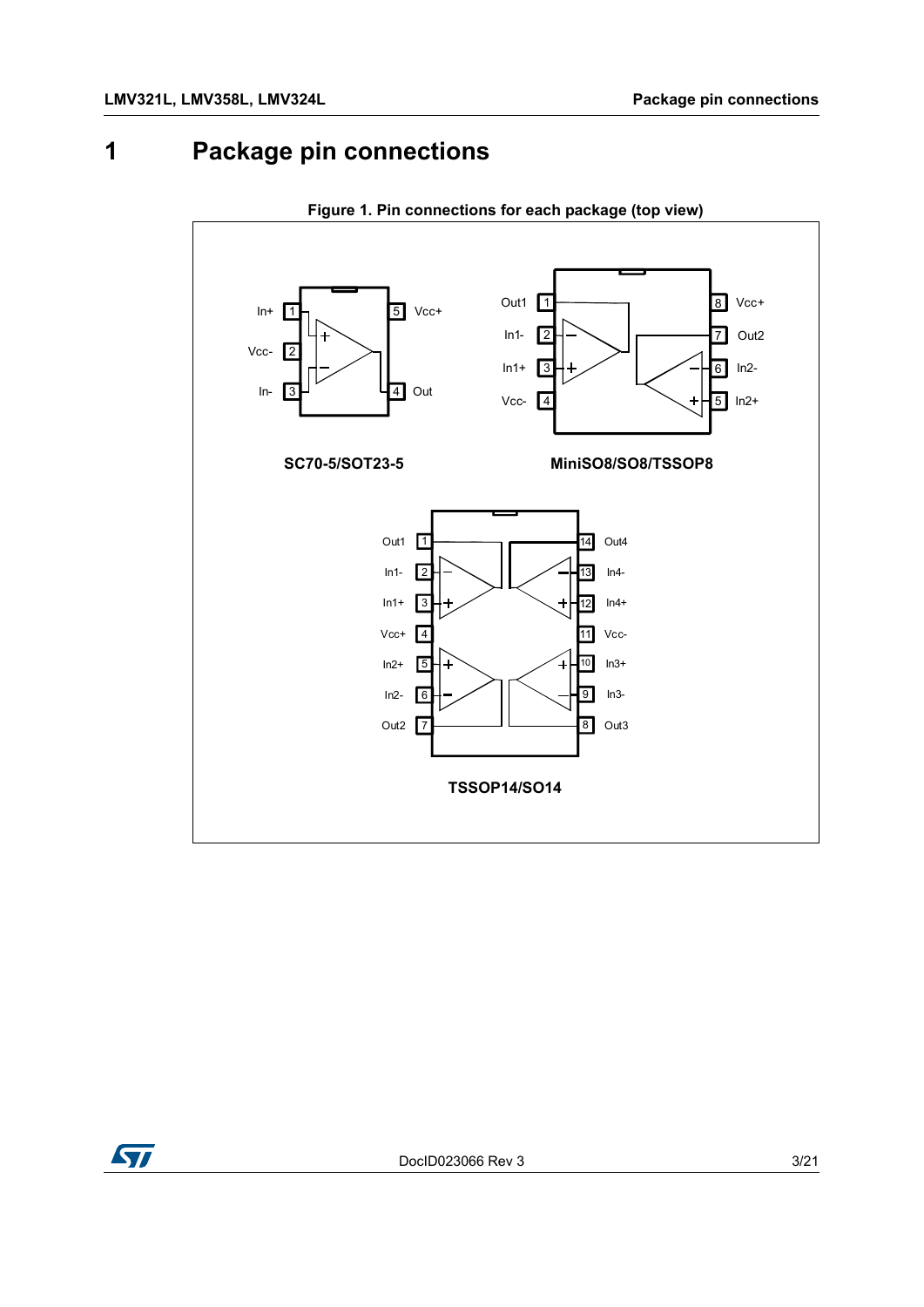## <span id="page-3-0"></span>**2 Absolute maximum ratings and operating conditions**

| Symbol                    | <b>Parameter</b>                                         | Value                             | <b>Unit</b>   |
|---------------------------|----------------------------------------------------------|-----------------------------------|---------------|
| $V_{\rm CC}$              | Supply voltage <sup>(1)</sup>                            | 6                                 |               |
| $V_{id}$                  | Differential input voltage <sup>(2)</sup>                | $\pm V_{CC}$                      | V             |
| $V_{in}$                  | Input pins (IN+ and IN- pins) voltage $(3)$              | $V_{CC}$ - 0.3 to $V_{CC+}$ + 0.2 |               |
| $I_{in}$                  | Input current <sup>(4)</sup>                             | 10                                | mA            |
| $\mathsf{T}_{\text{stg}}$ | Storage temperature                                      | $-65$ to $+150$                   | $^{\circ}$ C  |
|                           | Thermal resistance junction to ambient <sup>(5)(6)</sup> |                                   |               |
|                           | SC70-5                                                   | 205                               |               |
|                           | SOT23-5                                                  | 250                               |               |
|                           | MiniSO8                                                  | 190                               | $\degree$ C/W |
| $R_{thja}$                | SO <sub>8</sub>                                          | 125                               |               |
|                           | TSSOP8                                                   | 120                               |               |
|                           | TSSOP14                                                  | 100                               |               |
|                           | SO <sub>14</sub>                                         | 105                               |               |
| $T_{j}$                   | Maximum junction temperature                             | 150                               | $^{\circ}C$   |
|                           | HBM: human body model <sup>(7)</sup>                     | 4000                              |               |
| <b>ESD</b>                | MM: machine model <sup>(8)</sup>                         | 250                               | V             |
|                           | CDM: charged device model <sup>(9)</sup>                 | 1300                              |               |
|                           | Latch-up immunity                                        | 200                               | mA            |

| Table 1. Absolute maximum ratings (AMR) |  |
|-----------------------------------------|--|
|-----------------------------------------|--|

1. All voltage values, except differential voltage, are with respect to network ground terminal

2. Differential voltage is the non-inverting input terminal with respect to the inverting input terminal

3.  $V_{CC}$ -V<sub>in</sub> must not exceed 6 V, V<sub>in</sub> must not exceed 6 V

- 4. Input current must be limited by a resistor in series with the inputs
- 5. Short-circuits can cause excessive heating and destructive dissipation
- 6.  $R_{th}$  are typical values
- 7. Human body model: 100 pF discharged through a 1.5 kΩ resistor between two pins of the device, done for all couples of pin combinations with other pins floating.
- 8. Machine model: a 200 pF cap is charged to the specified voltage, then discharged directly between two pins of the device with no external series resistor (internal resistor  $\lt$  5  $\Omega$ ), done for all couples of pin com
- 9. Charged device model: all pins plus package are charged together to the specified voltage and then discharged directly to the ground.

|  |  |  | <b>Table 2. Operating conditions</b> |
|--|--|--|--------------------------------------|
|--|--|--|--------------------------------------|

| Symbol           | <b>Parameter</b>                     | Value                                | Unit |
|------------------|--------------------------------------|--------------------------------------|------|
| $\rm v_{cc}$     | Supply voltage                       | 2.7 to 5.5                           |      |
| V <sub>icm</sub> | Common mode input voltage range      | $(V_{CC-})$ - 0.2 to $(V_{CC+})$ - 1 |      |
| oper             | Operating free-air temperature range | $-40$ to $+125$                      | °C   |

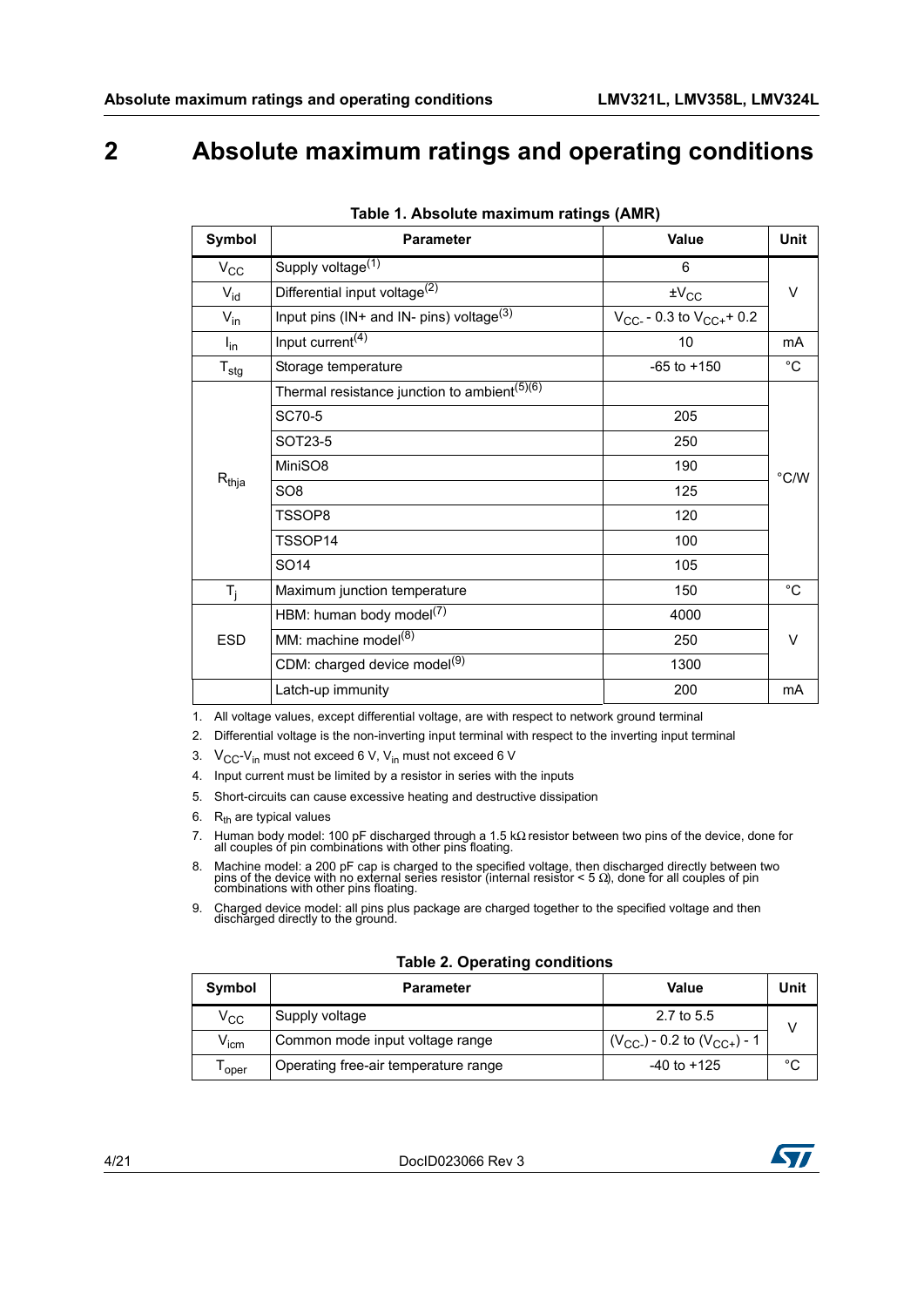## <span id="page-4-0"></span>**3 Electrical characteristics**

Table 3. Electrical characteristics at V<sub>CC+</sub> = 2.7 V with V<sub>CC-</sub> = 0 V, V<sub>icm</sub> = V<sub>CC</sub>/2, T<sub>amb</sub> = 25 °C, and **RL connected to VCC/2 (unless otherwise specified)** 

| Symbol                   | <b>Parameter</b>                           | <b>Conditions</b>                                                                                 | Min. | Typ.     | Max.           | <b>Unit</b>                                        |
|--------------------------|--------------------------------------------|---------------------------------------------------------------------------------------------------|------|----------|----------------|----------------------------------------------------|
| DC performance           |                                            |                                                                                                   |      |          |                |                                                    |
| $V_{i0}$                 | Input offset voltage                       |                                                                                                   |      | 1        | $\overline{7}$ | mV                                                 |
| $\Delta V_{io}/\Delta T$ | Input offset voltage drift <sup>(1)</sup>  | $-40$ °C < T< 125 °C                                                                              |      | 5        |                | $\mu$ V/°C                                         |
| $I_{\text{io}}$          | Input offset current                       | $V_{\text{out}} = V_{\text{cc}}/2$                                                                |      | 0.5      | 30             | nA                                                 |
| $I_{\text{ib}}$          | Input bias current                         |                                                                                                   |      | 27       | 60             |                                                    |
| <b>CMRR</b>              | Common mode rejection ratio <sup>(1)</sup> | Vic = 0 V to $V_{cc}$ -1 V, $V_{out} = V_{cc}/2$                                                  | 70   | 75       |                | dB                                                 |
|                          | Output swing                               | $R_L$ = 10 k $\Omega$ , high level                                                                | 2.6  | 2.69     |                | V                                                  |
| $V_{\rm O}$              |                                            | $R_1 = 10 k\Omega$ , low level                                                                    |      | 65       | 180            | mV                                                 |
| $I_{\rm CC}$             | Supply current (per channel)               | No load, $V_{\text{out}} = V_{\text{CC}}/2$                                                       |      | 120      | 180            | μA                                                 |
| AC performance           |                                            |                                                                                                   |      |          |                |                                                    |
| <b>GBP</b>               | Gain bandwidth product                     |                                                                                                   |      | 1.3      |                | <b>MHz</b>                                         |
| $\Phi_{\rm m}$           | Phase margin                               | $R_1 > 1 M\Omega$ , $C_1 = 200 pF$                                                                |      | 60       |                | degrees                                            |
| $G_m$                    | Gain margin                                |                                                                                                   |      | 10       |                | dB                                                 |
| <b>SR</b>                | Slew rate                                  | $R_1 > 1 M\Omega$ , C <sub>1</sub> = 200 pF<br>$V_{\text{out}}$ = 0.5 V to $V_{\text{CC}}$ - 0.5V |      | 0.6      |                | $V/\mu s$                                          |
| $e_n$                    | Equivalent input noise voltage             | $f = 1$ kHz<br>$f = 10$ kHz                                                                       |      | 31<br>20 |                | $\frac{\mathsf{n} \mathsf{V}}{\sqrt{\mathsf{Hz}}}$ |
| $I_{n}$                  | Equivalent input noise current             | $f = 1$ kHz                                                                                       |      | 0.30     |                | $\frac{pA}{\sqrt{Hz}}$                             |

1. CMRR (dB) = 20 log ( $\Delta V_{\text{icm}}/\Delta V_{\text{io}}$ )

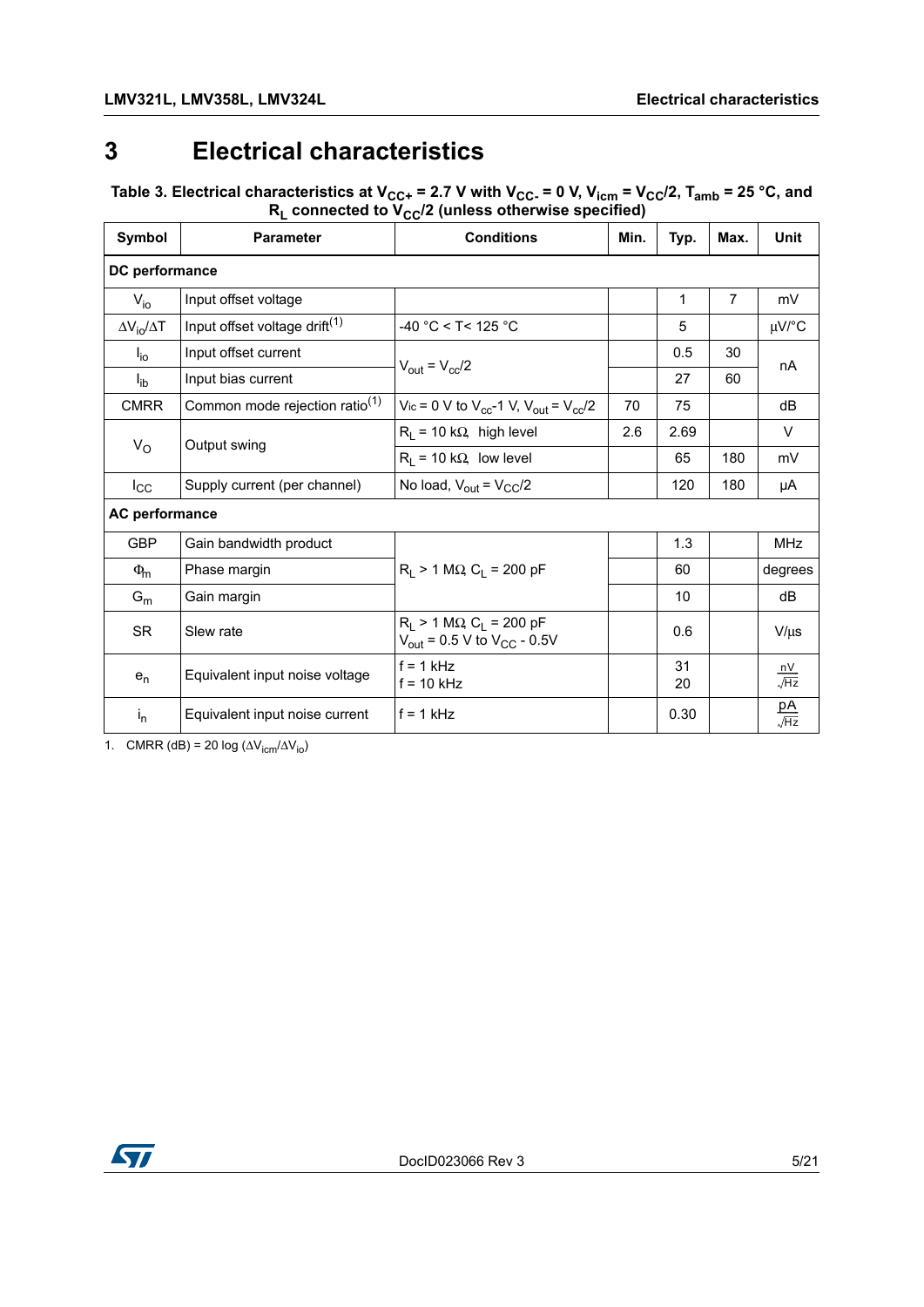| Symbol                          | <b>Parameter</b>                           | <b>Conditions</b>                                                                        | Min. | Typ.         | Max.           | Unit       |  |
|---------------------------------|--------------------------------------------|------------------------------------------------------------------------------------------|------|--------------|----------------|------------|--|
| DC performance                  |                                            |                                                                                          |      |              |                |            |  |
|                                 |                                            |                                                                                          |      | $\mathbf{1}$ | $\overline{7}$ |            |  |
| $V_{io}$                        | Input offset voltage                       | $-40 °C < T < 125 °C$                                                                    |      |              | 9              | mV         |  |
| $\Delta V_{\text{io}}/\Delta T$ | Input offset voltage drift <sup>(1)</sup>  | $-40$ °C < T< 125 °C                                                                     |      | 5            |                | $\mu$ V/°C |  |
|                                 | Input offset current                       | $V_{\text{out}} = V_{\text{cc}}/2$                                                       |      | 0.5          | 30             |            |  |
| $I_{\text{io}}$                 |                                            | $-40 °C < T < 125 °C$                                                                    |      |              | 50             |            |  |
|                                 |                                            | $V_{\text{out}} = V_{\text{cc}}/2$                                                       |      | 27           | 60             | nA         |  |
| $I_{\text{ib}}$                 | Input bias current                         | -40 °C < T< 125 °C                                                                       |      |              | 110            |            |  |
| <b>CMRR</b>                     | Common mode rejection ratio <sup>(2)</sup> | Vic = 0 V to $V_{cc}$ -1 V, $V_{out} = V_{cc}/2$                                         | 72   | 75           |                |            |  |
| <b>SVRR</b>                     | Supply voltage rejection ratio             | $V_{cc}$ = 2.7 to 5 V                                                                    | 72   | 79           |                |            |  |
| $A_{\text{vd}}$                 | Large signal voltage gain                  | $R_1 = 2 k\Omega$<br>$V_{\text{out}}$ = 0.5 V to (V <sub>CC</sub> -0.5 V)                | 90   | 100          |                | dB         |  |
|                                 |                                            | $-40 °C < T < 125 °C$                                                                    | 80   |              |                |            |  |
|                                 |                                            | $R_1 = 10 k\Omega$                                                                       | 4.90 | 4.99         |                | V          |  |
|                                 | Output swing high level                    | $R_L$ = 10 k $\Omega$ , -40 °C < T< 125 °C                                               | 4.80 |              |                |            |  |
| $V_{OH}$                        |                                            | $R_1 = 2 k\Omega$                                                                        | 4.70 | 4.96         |                |            |  |
|                                 |                                            | $R_1 = 2 k\Omega$ , -40 °C < T< 125 °C                                                   | 4.60 |              |                |            |  |
|                                 |                                            | $R_1 = 10 k\Omega$                                                                       |      | 65           | 180            |            |  |
|                                 | Output swing low level                     | $R_1$ = 10 kΩ, -40 °C < T< 125 °C                                                        |      |              | 280            |            |  |
| $V_{OL}$                        |                                            | $R_1 = 2 k\Omega$                                                                        |      | 120          | 300            | mV         |  |
|                                 |                                            | $R_1 = 2 k\Omega$ , -40 °C < T< 125 °C                                                   |      |              | 400            |            |  |
|                                 | Output short circuit current               | Sinking, $V_{\text{out}} = V_{\text{CC}}$                                                | 35   | 43           |                | mA         |  |
| $I_{\text{out}}$                |                                            | Sourcing, $V_{\text{out}} = 0 V$                                                         | 60   | 70           |                |            |  |
|                                 | Supply current (per channel)               | No load, $V_{\text{out}} = V_{\text{CC}}/2$                                              |      | 130          | 250            |            |  |
| $I_{\rm CC}$                    |                                            | $-40$ °C < T< 125 °C                                                                     |      |              | 350            | μA         |  |
| <b>AC performance</b>           |                                            |                                                                                          |      |              |                |            |  |
| <b>GBP</b>                      | Gain bandwidth product                     |                                                                                          |      | 1.3          |                | <b>MHz</b> |  |
| $F_{\rm u}$                     | Unity gain frequency                       | $R_1 > 1 M\Omega$ , $C_1 = 200 pF$                                                       |      | 1            |                |            |  |
| $\Phi_{\!m}$                    | Phase margin                               |                                                                                          |      | 60           |                | degrees    |  |
| $G_m$                           | Gain margin                                |                                                                                          |      | 10           |                | dB         |  |
| <b>SR</b>                       | Slew rate                                  | $R_1 > 1 M\Omega$ , $C_1 = 200 pF$<br>$V_{\text{out}}$ = 0.5 V to $V_{\text{CC}}$ - 0.5V |      | 0.7          |                | $V/\mu s$  |  |

#### Table 4. Electrical characteristics at V<sub>CC+</sub> = 5 V with V<sub>CC-</sub> = 0 V, V<sub>icm</sub> = V<sub>CC</sub>/2, T<sub>amb</sub> = 25 °C, and **RL connected to VCC/2 (unless otherwise specified)**

6/21 DocID023066 Rev 3

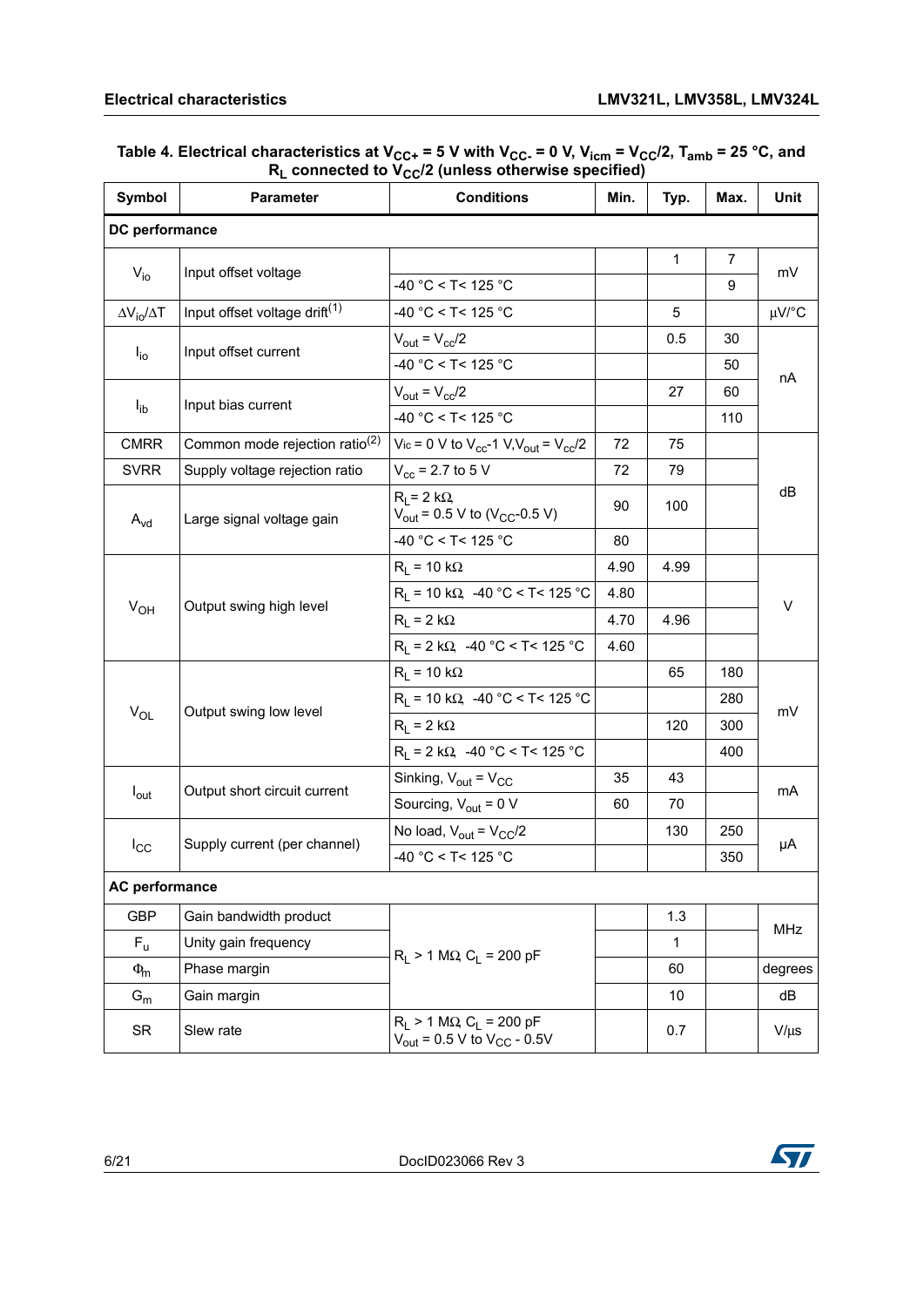#### Table 4. Electrical characteristics at V<sub>CC+</sub> = 5 V with V<sub>CC-</sub> = 0 V, V<sub>icm</sub> = V<sub>CC</sub>/2, T<sub>amb</sub> = 25 °C, and **RL connected to VCC/2 (unless otherwise specified) (continued)**

| <b>Symbol</b> | <b>Parameter</b>               | <b>Conditions</b>         | Min. | Typ.     | Max. | Unit                                |
|---------------|--------------------------------|---------------------------|------|----------|------|-------------------------------------|
| $e_n$         | Equivalent input noise voltage | f = 1 kHz<br>$f = 10$ kHz |      | 30<br>20 |      | nV<br>$\sqrt{Hz}$                   |
| 'n            | Equivalent input noise current | $= 1$ kHz                 |      | 0.30     |      | <u>рА</u><br>$\overline{\sqrt{Hz}}$ |

<span id="page-6-0"></span>1. See *[Section 4.4: Input offset voltage drift over temperature](#page-10-4)*

2. CMRR (dB) = 20 log ( $\Delta V_{icm}/\Delta V_{io}$ )

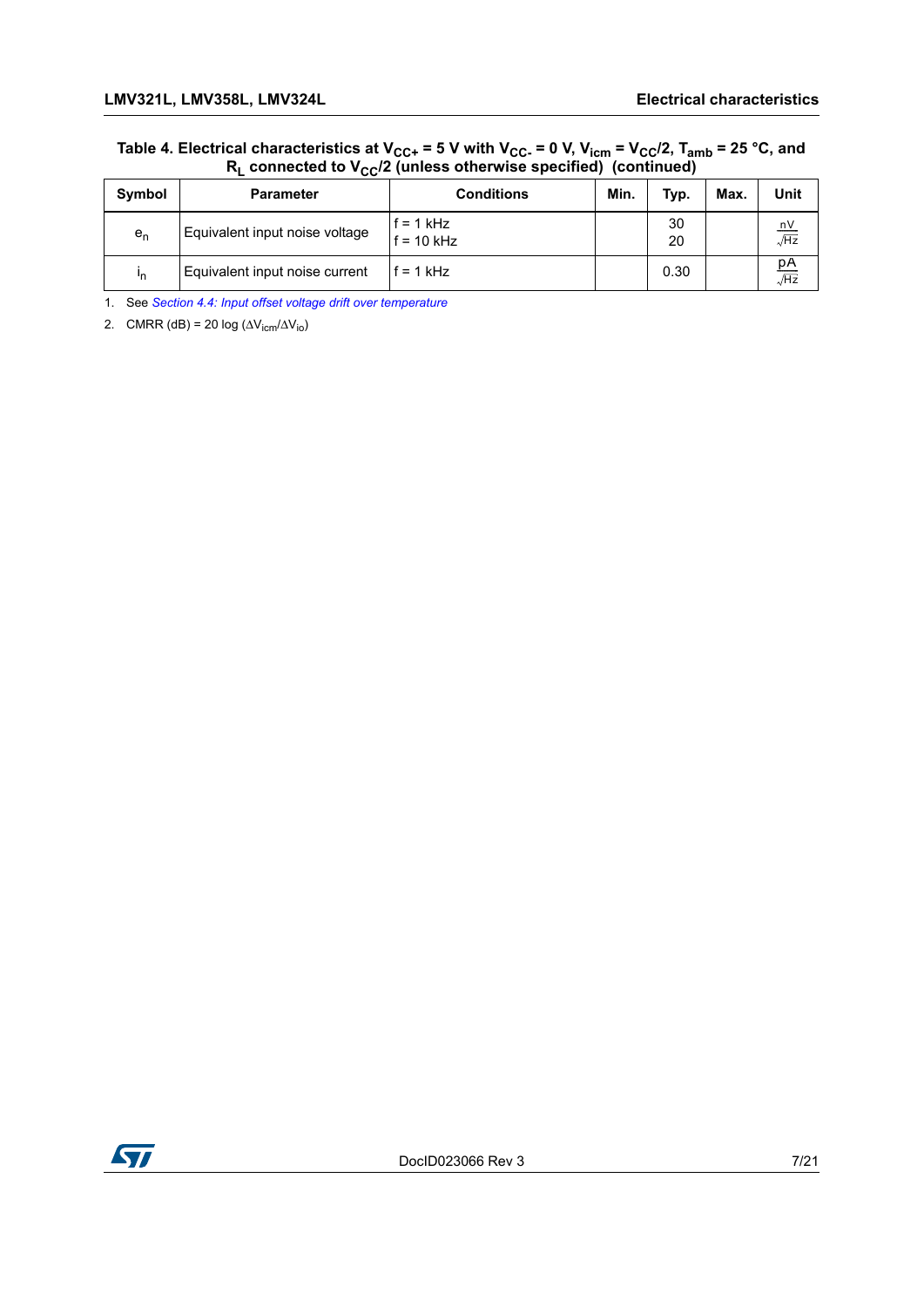



8/21 DocID023066 Rev 3

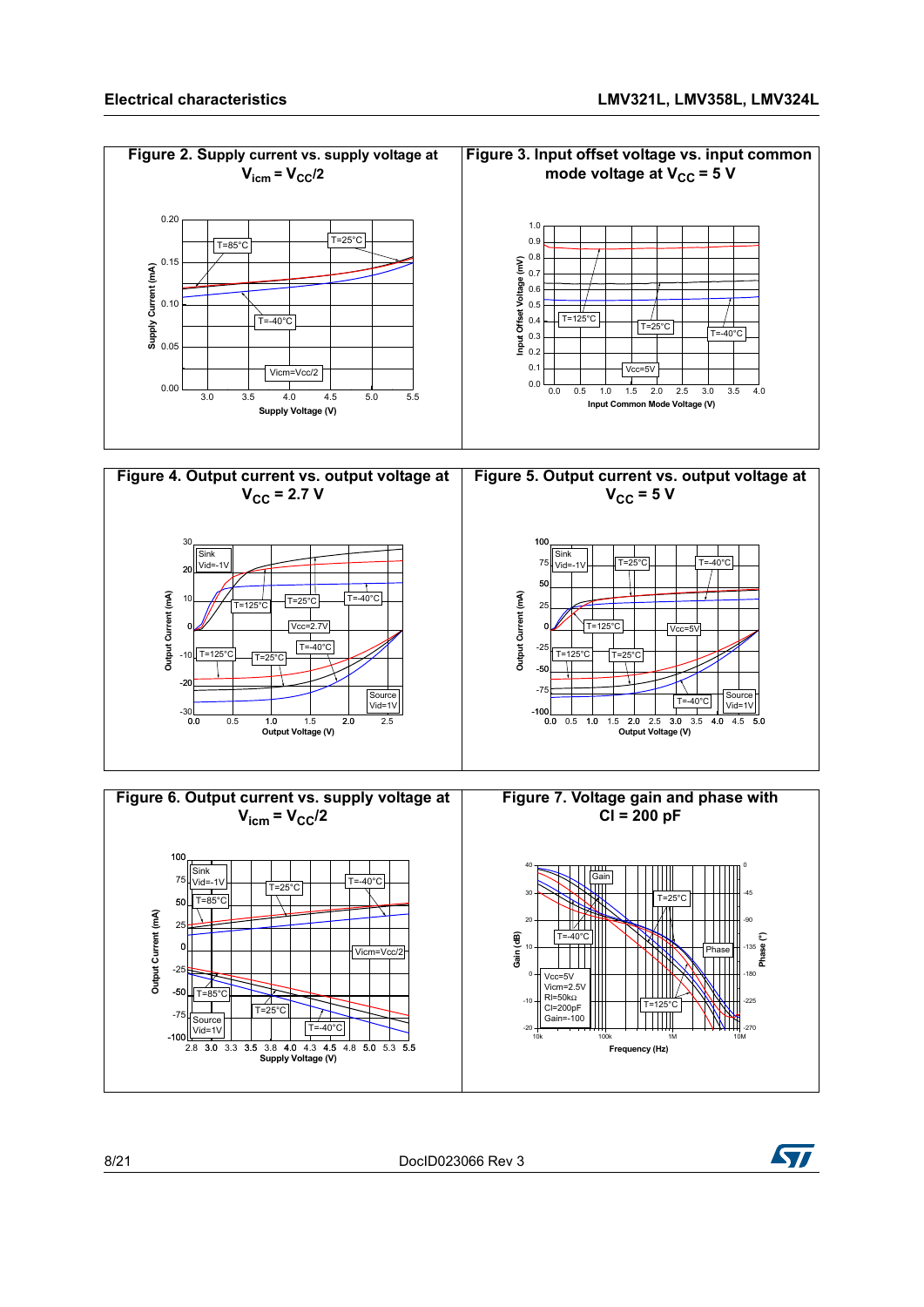







DocID023066 Rev 3 9/21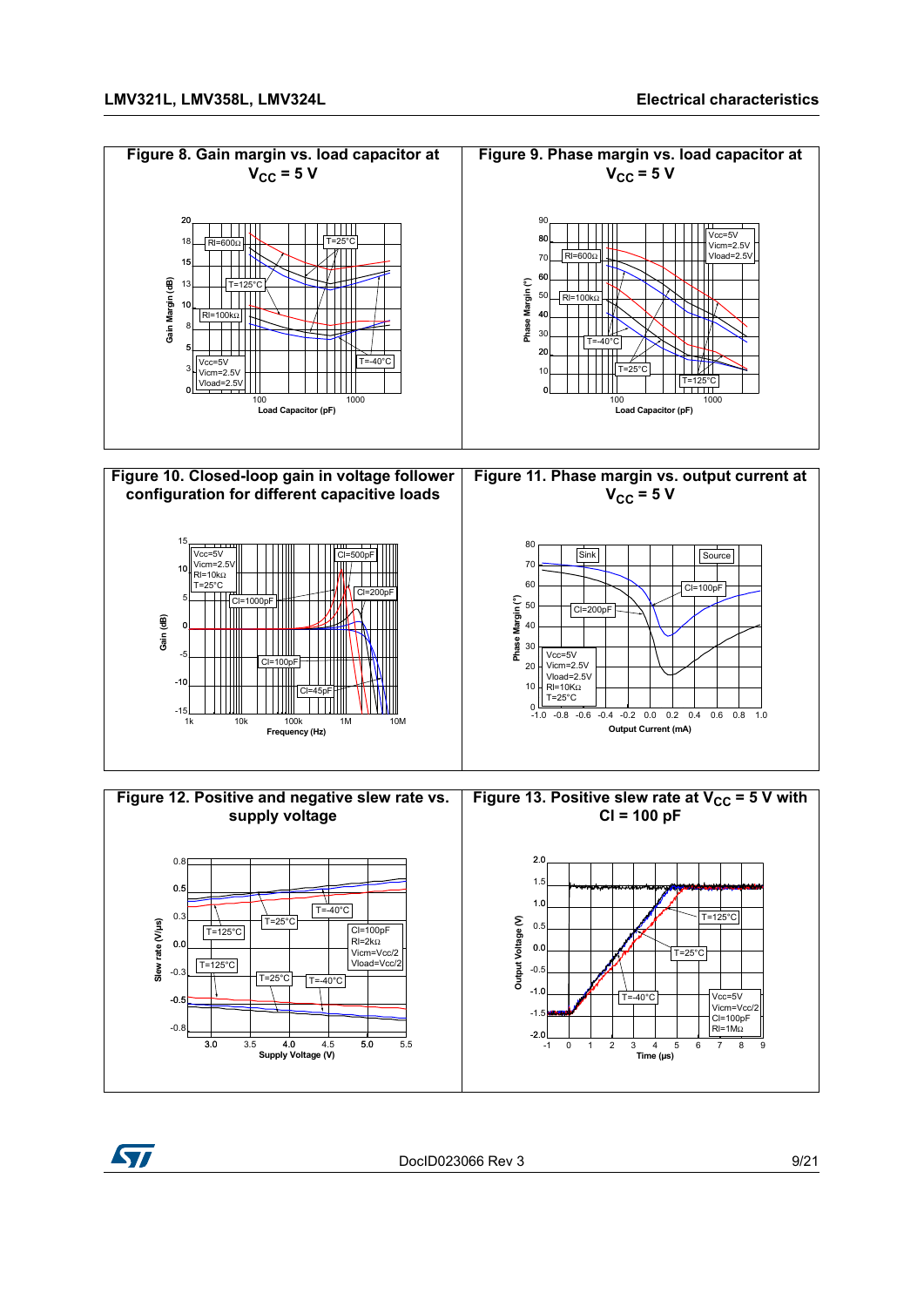



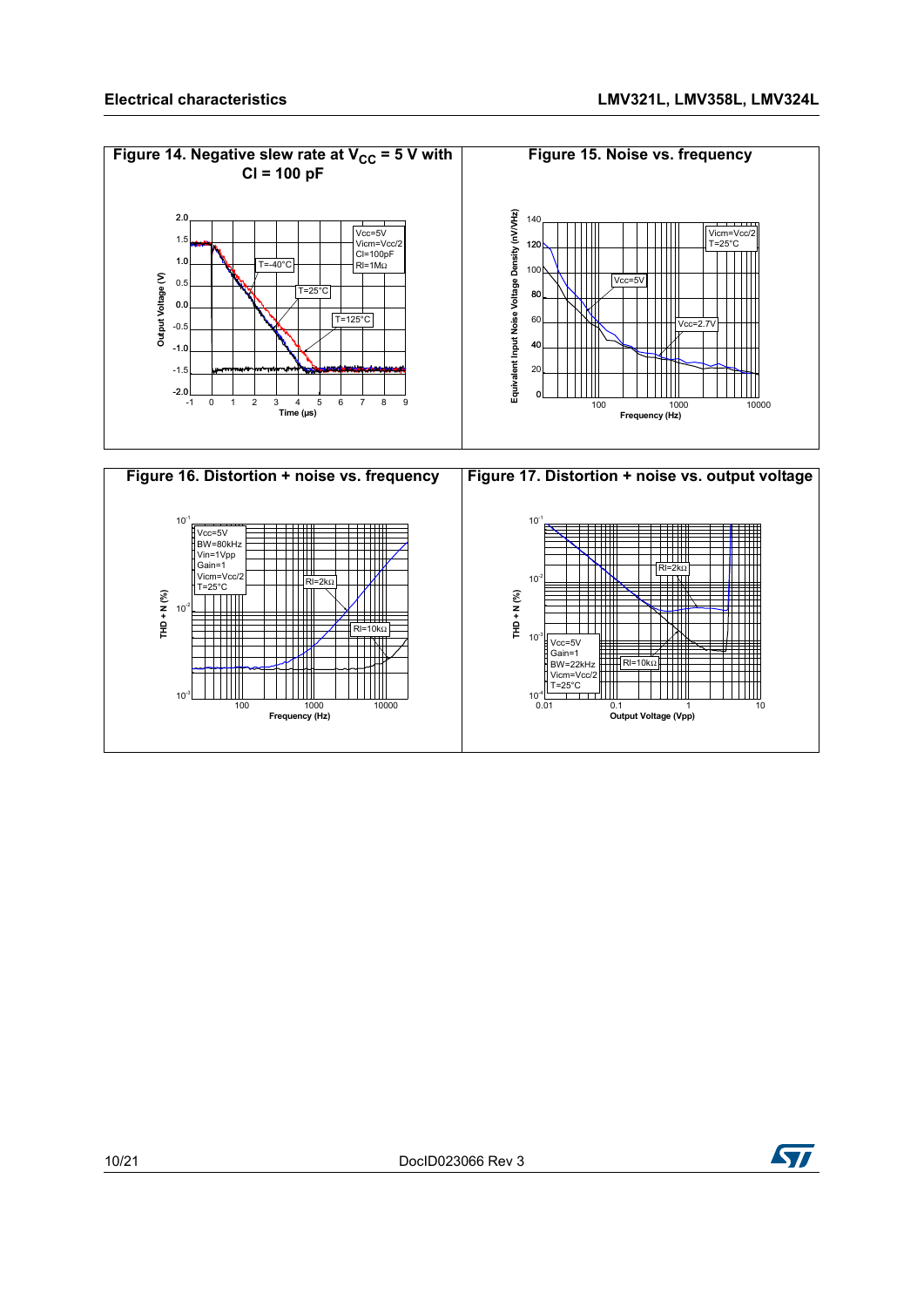### <span id="page-10-0"></span>**4 Application information**

### <span id="page-10-1"></span>**4.1 Operating voltages**

The LMV321L, LMV358L, and LMV324L can operate from 2.7 to 5.5 V. The devices' parameters are fully specified for 2.7 V and 5 V power supplies. Additionally, the main specifications are guaranteed in extended temperature ranges from -40 °C to 125 °C.

### <span id="page-10-2"></span>**4.2 Input common-mode range**

The LMV321L, LMV358L, and LMV324L have an input common-mode range that includes ground. The input common-mode range is extended from  $(V_{CC-})$  - 0.2 V to  $(V_{CC+})$  - 1 V, with no output phase reversal.

### <span id="page-10-3"></span>**4.3 Rail-to-rail output**

The operational amplifiers' output levels can go close to the rails: 180 mV maximum above and below the rail when connected to a 10 kΩ resistive load to  $V_{CC}/2$ .

### <span id="page-10-4"></span>**4.4 Input offset voltage drift over temperature**

The maximum input voltage drift over the temperature variation is defined as follows.

$$
\frac{\Delta Vio}{\Delta T} = max \left| \frac{Vio(T) - Vio(25^{\circ}C)}{T - 25^{\circ}C} \right|
$$

for  $T_{min}$  <  $T$  <  $T_{max}$ .

### <span id="page-10-5"></span>**4.5 PCB layouts**

For correct operation, it is advised to add 10 nF decoupling capacitors as close as possible to the power supply pins.

### <span id="page-10-6"></span>**4.6 Macromodel**

Accurate macromodels of the LMV321L, LMV358L, and LMV324L are available on STMicroelectronics' web site at [www.st.com.](http://www.st.com) These models are a trade-off between accuracy and complexity (that is, time simulation) of the LMV321L, LMV358L, and LMV324L operational amplifiers. They emulate the nominal performances of a typical device within the specified operating conditions mentioned in the datasheet. They also help to validate a design approach and to select the right operational amplifier, *but they do not replace onboard measurements*.

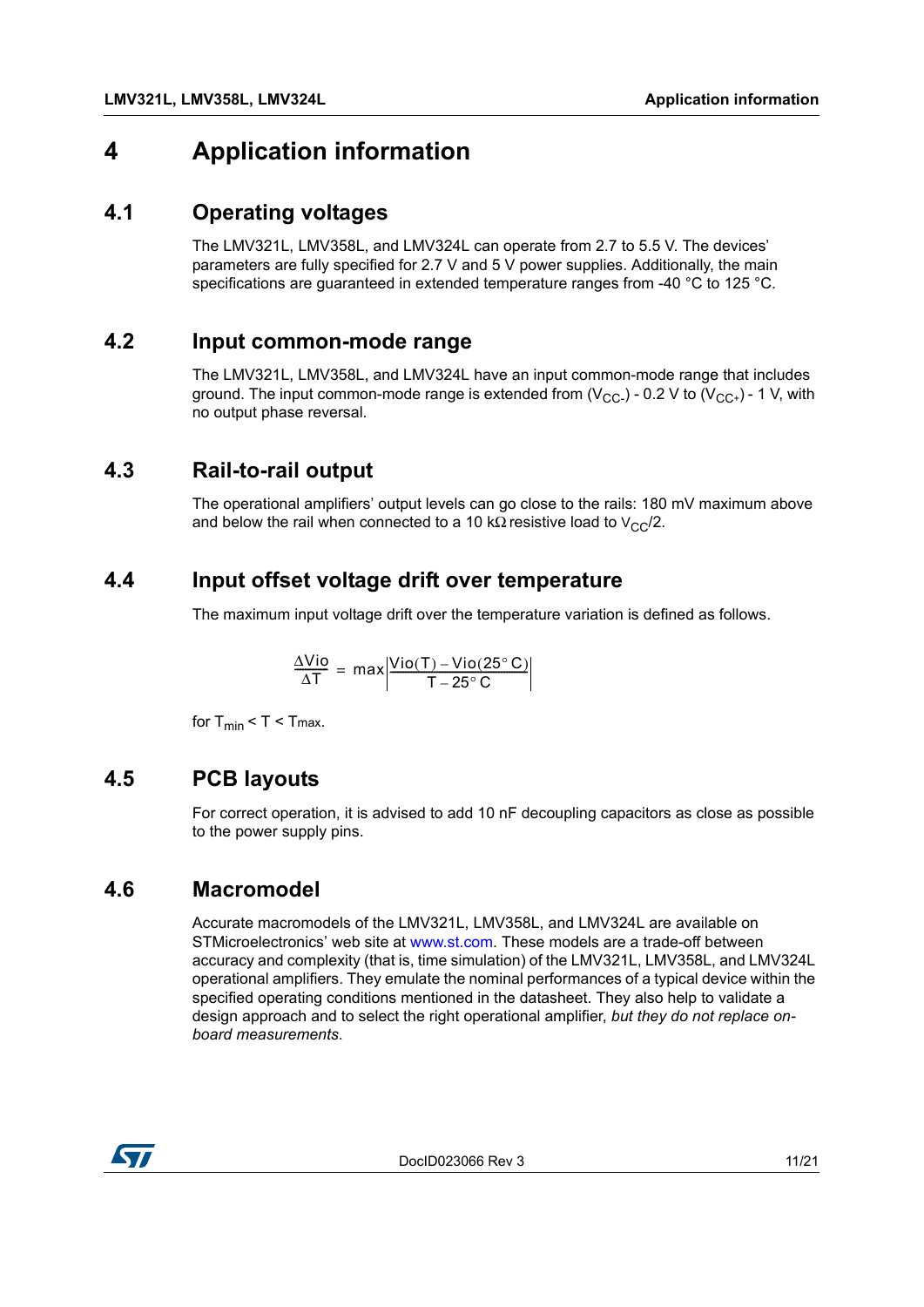## <span id="page-11-0"></span>**5 Package information**

In order to meet environmental requirements, ST offers these devices in different grades of ECOPACK<sup>®</sup> packages, depending on their level of environmental compliance. ECOPACK<sup>®</sup> specifications, grade definitions and product status are available at: *[www.st.com](http://www.st.com)*. ECOPACK® is an ST trademark.



**177**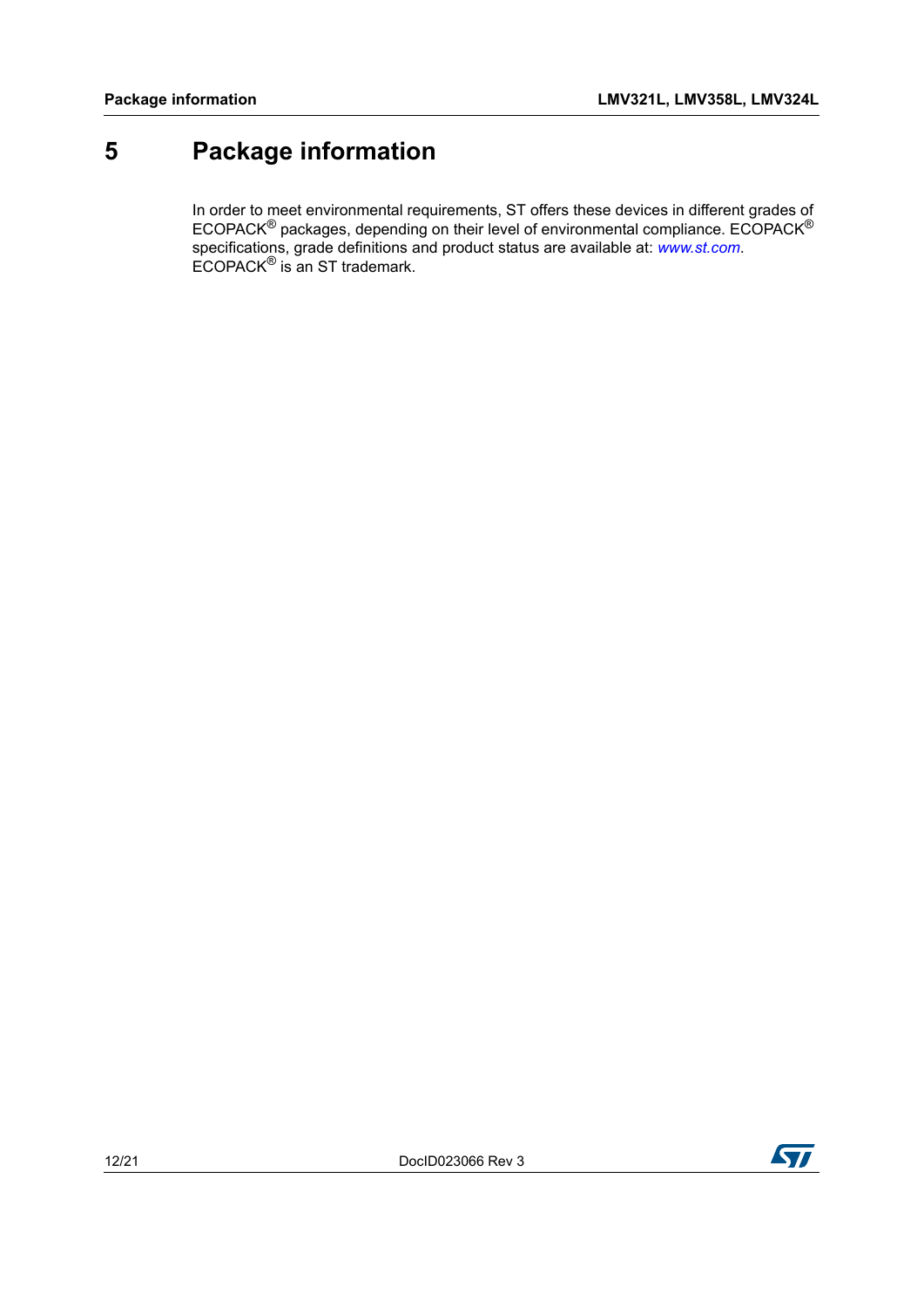### <span id="page-12-0"></span>**5.1 SC70-5 (SOT323-5) package information**



#### **Figure 18. SC70-5 (SOT323-5) package mechanical drawing**

**Table 5. SC70-5 (or SOT323-5) package mechanical data**

|                | <b>Dimensions</b> |                    |             |               |            |             |  |  |  |
|----------------|-------------------|--------------------|-------------|---------------|------------|-------------|--|--|--|
| <b>Ref</b>     |                   | <b>Millimeters</b> |             | <b>Inches</b> |            |             |  |  |  |
|                | Min               | <b>Typ</b>         | Max         | Min           | <b>Typ</b> | Max         |  |  |  |
| $\mathsf{A}$   | 0.80              |                    | 1.10        | 0.315         |            | 0.043       |  |  |  |
| A <sub>1</sub> |                   |                    | 0.10        |               |            | 0.004       |  |  |  |
| A <sub>2</sub> | 0.80              | 0.90               | 1.00        | 0.315         | 0.035      | 0.039       |  |  |  |
| b              | 0.15              |                    | 0.30        | 0.006         |            | 0.012       |  |  |  |
| C              | 0.10              |                    | 0.22        | 0.004         |            | 0.009       |  |  |  |
| D              | 1.80              | 2.00               | 2.20        | 0.071         | 0.079      | 0.087       |  |  |  |
| E              | 1.80              | 2.10               | 2.40        | 0.071         | 0.083      | 0.094       |  |  |  |
| E1             | 1.15              | 1.25               | 1.35        | 0.045         | 0.049      | 0.053       |  |  |  |
| $\mathbf e$    |                   | 0.65               |             |               | 0.025      |             |  |  |  |
| e <sub>1</sub> |                   | 1.30               |             |               | 0.051      |             |  |  |  |
| L              | 0.26              | 0.36               | 0.46        | 0.010         | 0.014      | 0.018       |  |  |  |
| $\,<$          | $0^{\circ}$       |                    | $8^{\circ}$ | $0^{\circ}$   |            | $8^{\circ}$ |  |  |  |



DocID023066 Rev 3 13/21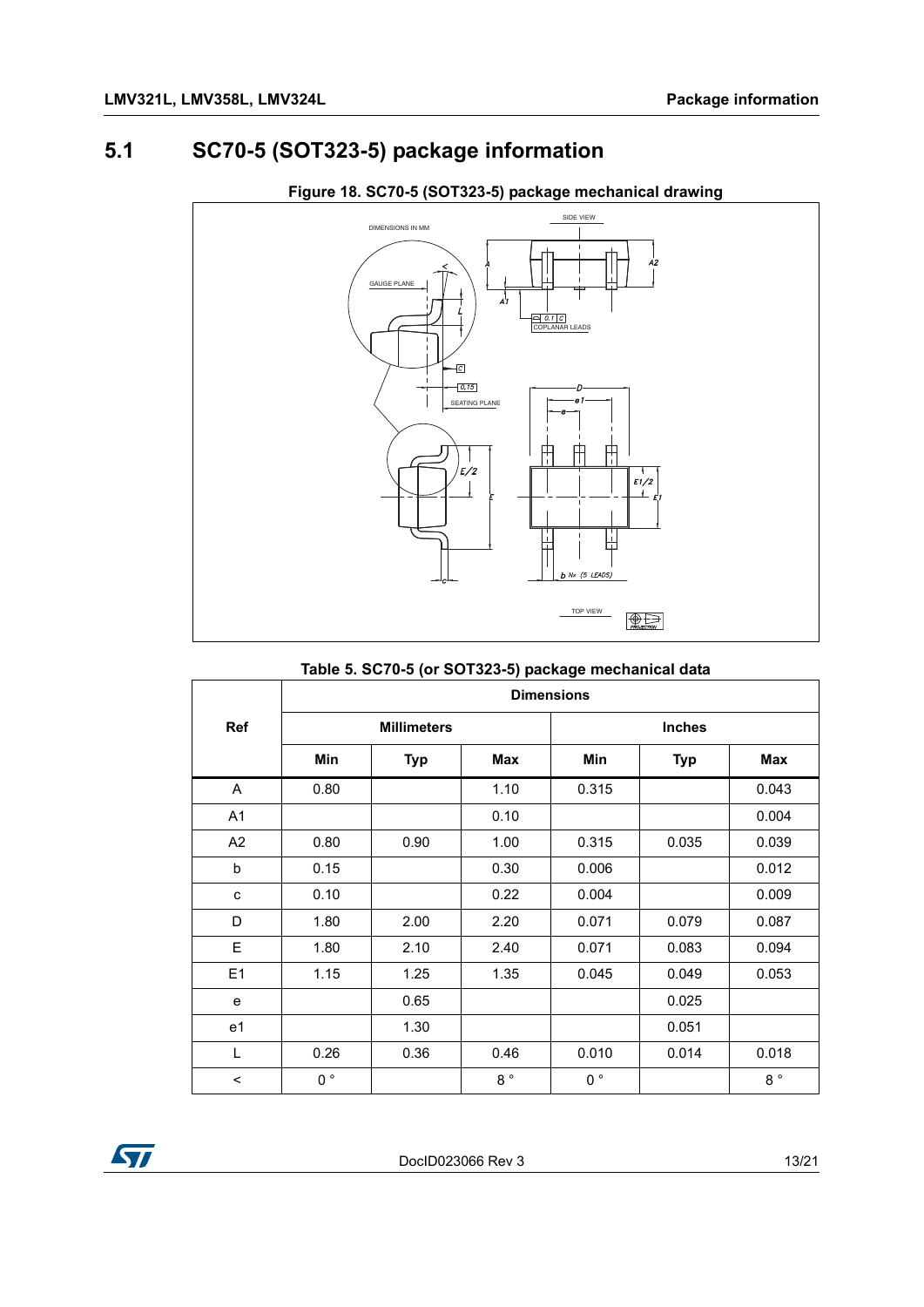## <span id="page-13-0"></span>**5.2 SOT23-5 package information**



#### **Figure 19. SOT23-5 package mechanical drawing**

<span id="page-13-1"></span>

|                | <b>Dimensions</b> |                    |                 |               |       |                 |  |  |  |
|----------------|-------------------|--------------------|-----------------|---------------|-------|-----------------|--|--|--|
| Ref.           |                   | <b>Millimeters</b> |                 | <b>Inches</b> |       |                 |  |  |  |
|                | Min.              | Typ.               | Max.            | Min.          | Typ.  | Max.            |  |  |  |
| A              | 0.90              | 1.20               | 1.45            | 0.035         | 0.047 | 0.057           |  |  |  |
| A <sub>1</sub> |                   |                    | 0.15            |               |       | 0.006           |  |  |  |
| A <sub>2</sub> | 0.90              | 1.05               | 1.30            | 0.035         | 0.041 | 0.051           |  |  |  |
| B              | 0.35              | 0.40               | 0.50            | 0.014         | 0.016 | 0.020           |  |  |  |
| C              | 0.09              | 0.15               | 0.20            | 0.004         | 0.006 | 0.008           |  |  |  |
| D              | 2.80              | 2.90               | 3.00            | 0.110         | 0.114 | 0.118           |  |  |  |
| D <sub>1</sub> |                   | 1.90               |                 |               | 0.075 |                 |  |  |  |
| e              |                   | 0.95               |                 |               | 0.037 |                 |  |  |  |
| E              | 2.60              | 2.80               | 3.00            | 0.102         | 0.110 | 0.118           |  |  |  |
| F              | 1.50              | 1.60               | 1.75            | 0.059         | 0.063 | 0.069           |  |  |  |
| L              | 0.10              | 0.35               | 0.60            | 0.004         | 0.014 | 0.024           |  |  |  |
| K              | $0^{\circ}$       |                    | 10 <sup>°</sup> | $0^{\circ}$   |       | 10 <sup>°</sup> |  |  |  |

#### **Table 6. SOT23-5 package mechanical data**



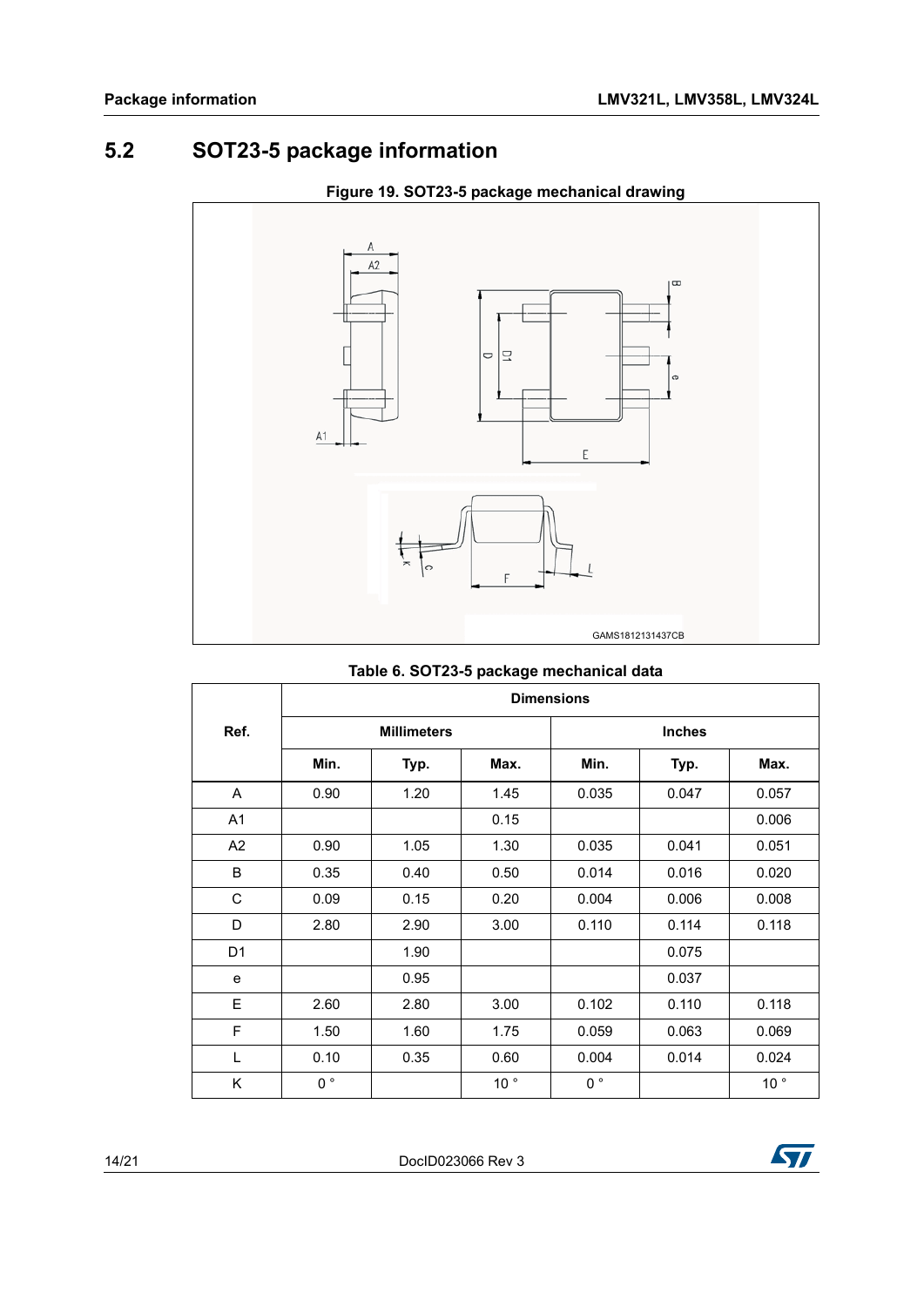## <span id="page-14-0"></span>**5.3 MiniSO8 package information**



#### **Figure 20. MiniSO8 package mechanical drawing**

#### **Table 7. MiniSO8 package mechanical data**

|      | <b>Dimensions</b> |                    |              |               |       |                  |  |  |  |
|------|-------------------|--------------------|--------------|---------------|-------|------------------|--|--|--|
| Ref. |                   | <b>Millimeters</b> |              | <b>Inches</b> |       |                  |  |  |  |
|      | Min.              | Typ.               | Max.         | Min.          | Typ.  | Max.             |  |  |  |
| A    |                   |                    | 1.1          |               |       | 0.043            |  |  |  |
| A1   | 0                 |                    | 0.15         | 0             |       | 0.006            |  |  |  |
| A2   | 0.75              | 0.85               | 0.95         | 0.030         | 0.033 | 0.037            |  |  |  |
| b    | 0.22              |                    | 0.40         | 0.009         |       | 0.016            |  |  |  |
| C    | 0.08              |                    | 0.23         | 0.003         |       | 0.009            |  |  |  |
| D    | 2.80              | 3.00               | 3.20         | 0.11          | 0.118 | 0.126            |  |  |  |
| E    | 4.65              | 4.90               | 5.15         | 0.183         | 0.193 | 0.203            |  |  |  |
| E1   | 2.80              | 3.00               | 3.10         | 0.11          | 0.118 | 0.122            |  |  |  |
| e    |                   | 0.65               |              |               | 0.026 |                  |  |  |  |
| L    | 0.40              | 0.60               | 0.80         | 0.016         | 0.024 | 0.031            |  |  |  |
| L1   |                   | 0.95               |              |               | 0.037 |                  |  |  |  |
| L2   |                   | 0.25               |              |               | 0.010 |                  |  |  |  |
| k    | $0^{\circ}$       |                    | $8~^{\circ}$ | $0^{\circ}$   |       | $8\,$ $^{\circ}$ |  |  |  |
| ccc  |                   |                    | 0.10         |               |       | 0.004            |  |  |  |



DocID023066 Rev 3 15/21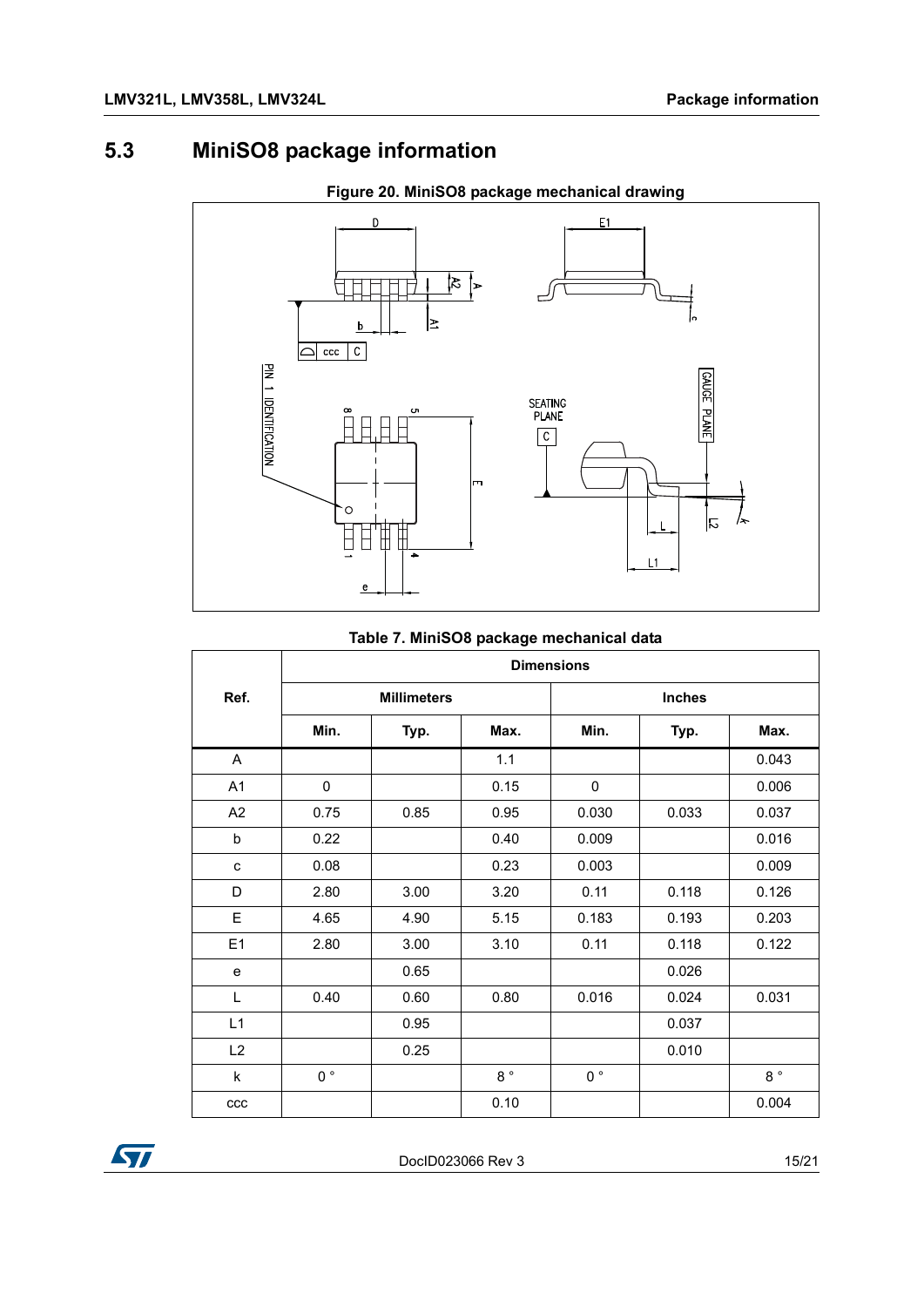## <span id="page-15-0"></span>**5.4 SO8 package information**



#### **Figure 21. SO8 package mechanical drawing**

|  |  | Table 8. SO8 package mechanical data |  |
|--|--|--------------------------------------|--|
|  |  |                                      |  |

| rable 0. 000 package mechanical data |                   |                    |             |                |               |             |
|--------------------------------------|-------------------|--------------------|-------------|----------------|---------------|-------------|
|                                      | <b>Dimensions</b> |                    |             |                |               |             |
| Ref.                                 |                   | <b>Millimeters</b> |             |                | <b>Inches</b> |             |
|                                      | Min.              | Typ.               | Max.        | Min.           | Typ.          | Max.        |
| A                                    |                   |                    | 1.75        |                |               | 0.069       |
| A1                                   | 0.10              |                    | 0.25        | 0.004          |               | 0.010       |
| A2                                   | 1.25              |                    |             | 0.049          |               |             |
| $\sf b$                              | 0.28              |                    | 0.48        | 0.011          |               | 0.019       |
| C                                    | 0.17              |                    | 0.23        | 0.007          |               | 0.010       |
| D                                    | 4.80              | 4.90               | 5.00        | 0.189          | 0.193         | 0.197       |
| E                                    | 5.80              | 6.00               | 6.20        | 0.228          | 0.236         | 0.244       |
| E1                                   | 3.80              | 3.90               | 4.00        | 0.150          | 0.154         | 0.157       |
| e                                    |                   | 1.27               |             |                | 0.050         |             |
| h                                    | 0.25              |                    | 0.50        | 0.010          |               | 0.020       |
| Г                                    | 0.40              |                    | 1.27        | 0.016          |               | 0.050       |
| L1                                   |                   | 1.04               |             |                | 0.040         |             |
| k                                    | $0^{\circ}$       |                    | $8^{\circ}$ | 1 <sup>°</sup> |               | $8^{\circ}$ |
| ccc                                  |                   |                    | 0.10        |                |               | 0.004       |

16/21 DocID023066 Rev 3

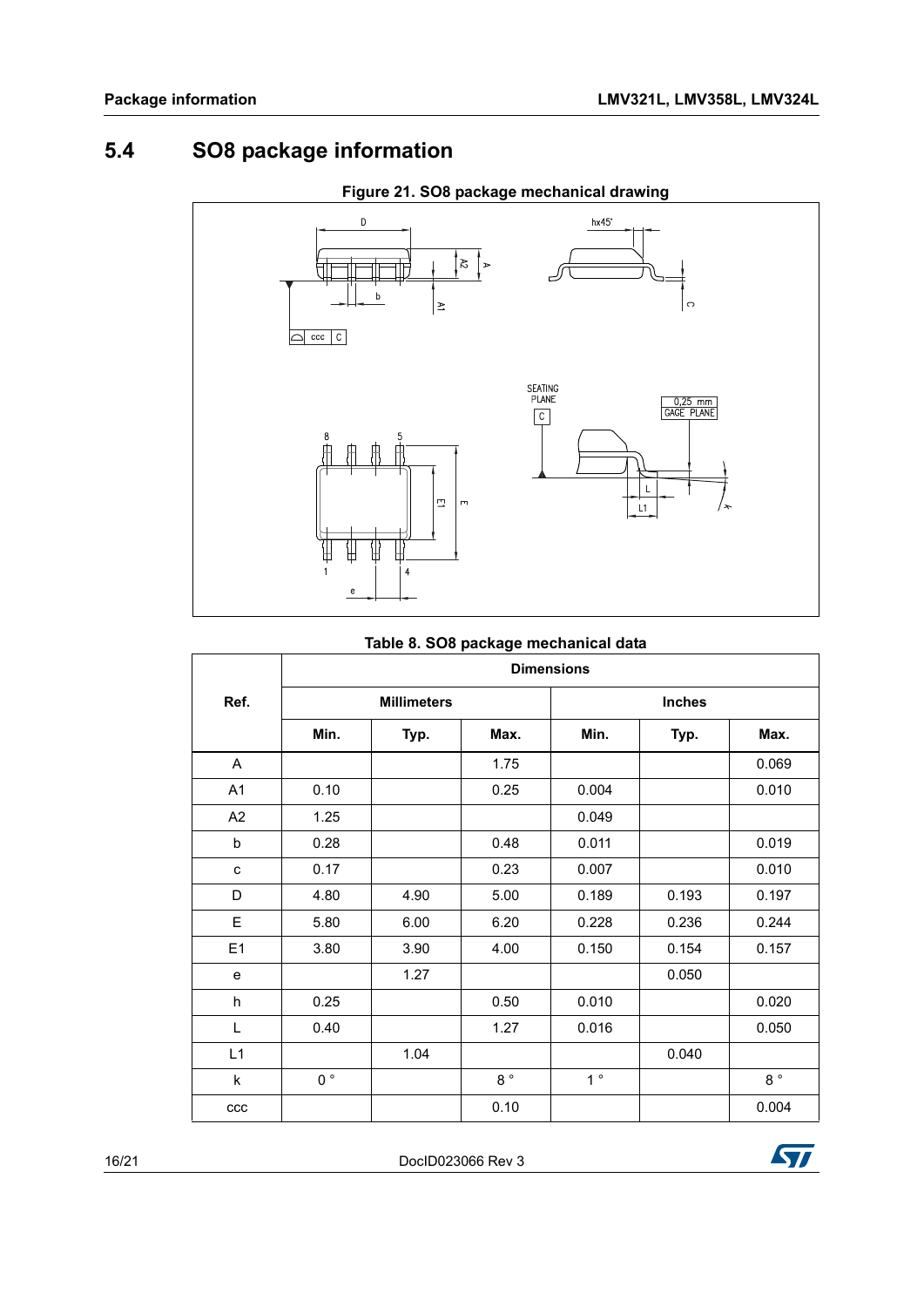### <span id="page-16-0"></span>**5.5 TSSOP8 package information**



#### **Figure 22. TSSOP8 package mechanical drawing**

#### **Table 9. TSSOP8 package mechanical data**

|                | <b>Dimensions</b> |                    |             |             |               |             |  |
|----------------|-------------------|--------------------|-------------|-------------|---------------|-------------|--|
| Ref.           |                   | <b>Millimeters</b> |             |             | <b>Inches</b> |             |  |
|                | Min.              | Typ.               | Max.        | Min.        | Typ.          | Max.        |  |
| A              |                   |                    | 1.2         |             |               | 0.047       |  |
| A1             | 0.05              |                    | 0.15        | 0.002       |               | 0.006       |  |
| A2             | 0.80              | 1.00               | 1.05        | 0.031       | 0.039         | 0.041       |  |
| b              | 0.19              |                    | 0.30        | 0.007       |               | 0.012       |  |
| C              | 0.09              |                    | 0.20        | 0.004       |               | 0.008       |  |
| D              | 2.90              | 3.00               | 3.10        | 0.114       | 0.118         | 0.122       |  |
| E              | 6.20              | 6.40               | 6.60        | 0.244       | 0.252         | 0.260       |  |
| E <sub>1</sub> | 4.30              | 4.40               | 4.50        | 0.169       | 0.173         | 0.177       |  |
| e              |                   | 0.65               |             |             | 0.0256        |             |  |
| k              | $0^{\circ}$       |                    | $8^{\circ}$ | $0^{\circ}$ |               | $8^{\circ}$ |  |
| L              | 0.45              | 0.60               | 0.75        | 0.018       | 0.024         | 0.030       |  |
| L1             |                   | $\mathbf{1}$       |             |             | 0.039         |             |  |
| aaa            |                   | 0.1                |             |             | 0.004         |             |  |

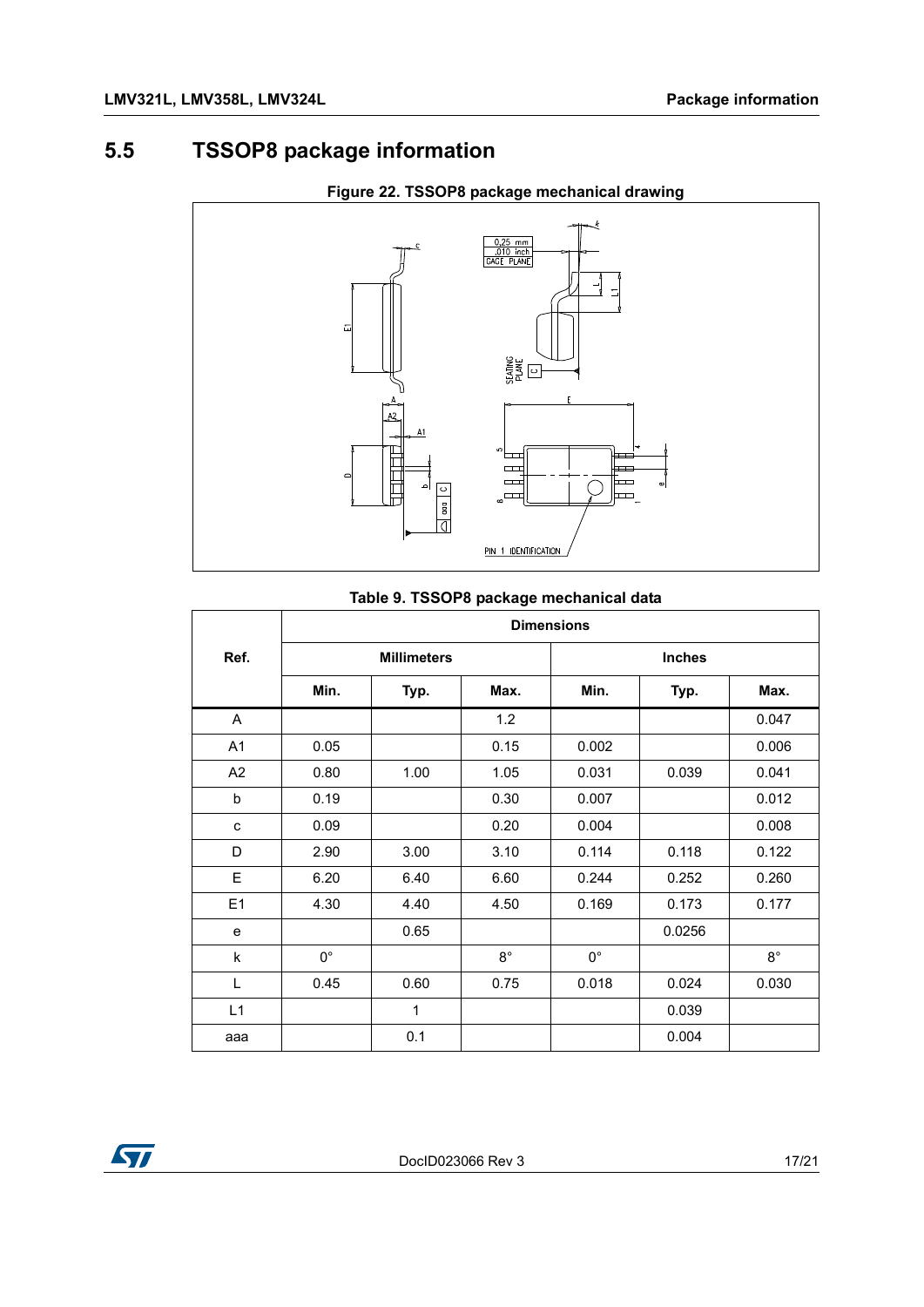## <span id="page-17-0"></span>**5.6 TSSOP14 package information**



#### **Figure 23. TSSOP14 package mechanical drawing**

#### **Table 10. TSSOP14 package mechanical data**

|                | <b>Dimensions</b> |                    |             |             |               |             |
|----------------|-------------------|--------------------|-------------|-------------|---------------|-------------|
| Ref.           |                   | <b>Millimeters</b> |             |             | <b>Inches</b> |             |
|                | Min.              | Typ.               | Max.        | Min.        | Typ.          | Max.        |
| A              |                   |                    | 1.20        |             |               | 0.047       |
| A1             | 0.05              |                    | 0.15        | 0.002       | 0.004         | 0.006       |
| A <sub>2</sub> | 0.80              | 1.00               | 1.05        | 0.031       | 0.039         | 0.041       |
| b              | 0.19              |                    | 0.30        | 0.007       |               | 0.012       |
| C              | 0.09              |                    | 0.20        | 0.004       |               | 0.0089      |
| D              | 4.90              | 5.00               | 5.10        | 0.193       | 0.197         | 0.201       |
| E              | 6.20              | 6.40               | 6.60        | 0.244       | 0.252         | 0.260       |
| E1             | 4.30              | 4.40               | 4.50        | 0.169       | 0.173         | 0.176       |
| e              |                   | 0.65               |             |             | 0.0256        |             |
| L              | 0.45              | 0.60               | 0.75        | 0.018       | 0.024         | 0.030       |
| L1             |                   | 1.00               |             |             | 0.039         |             |
| k              | $0^{\circ}$       |                    | $8^{\circ}$ | $0^{\circ}$ |               | $8^{\circ}$ |
| aaa            |                   |                    | 0.10        |             |               | 0.004       |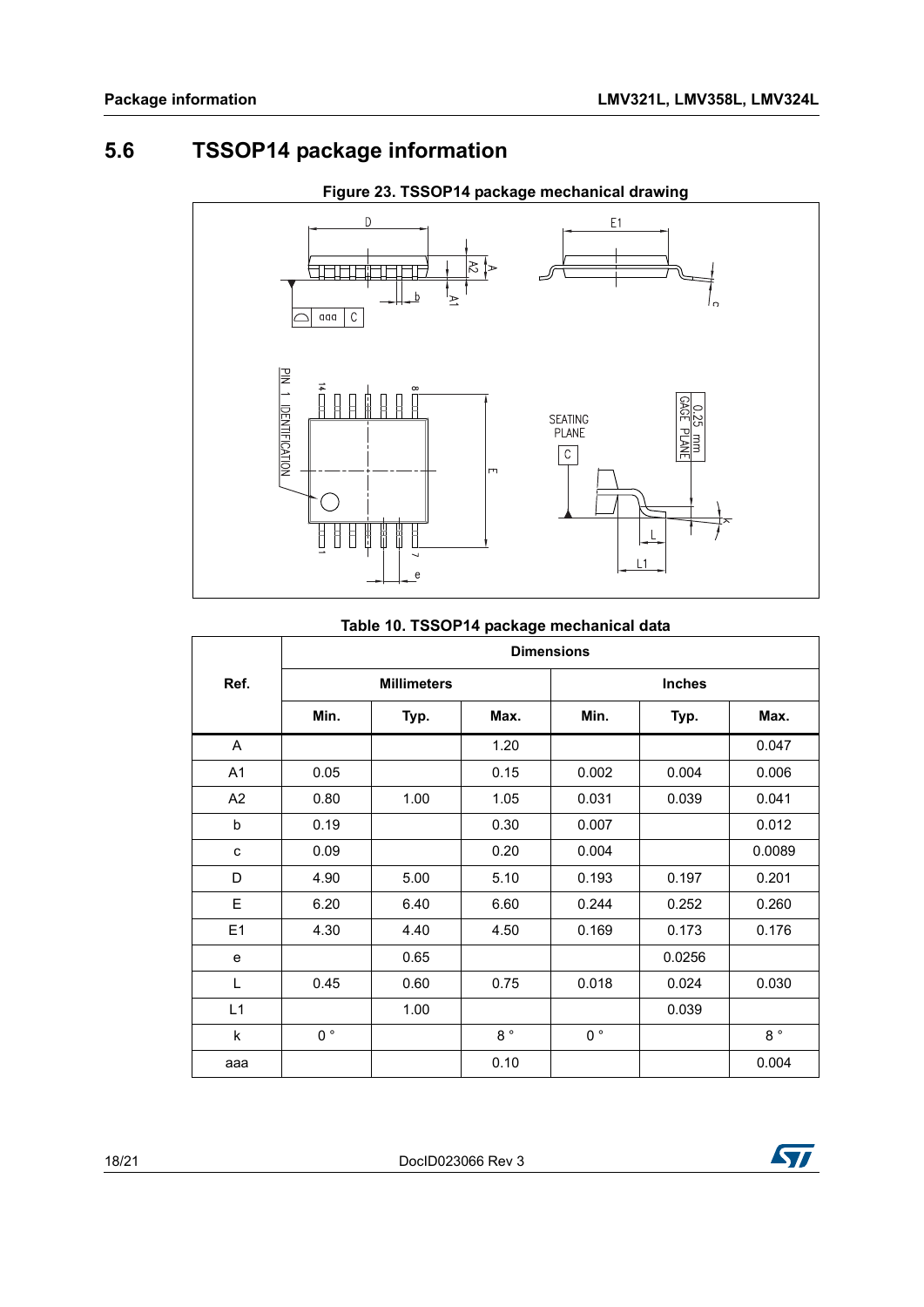### <span id="page-18-0"></span>**5.7 SO14 package information**



#### **Figure 24. SO14 package mechanical drawing**

#### **Table 11. SO14 package mechanical data**

| <b>Dimensions</b> |                    |      |      |               |      |       |
|-------------------|--------------------|------|------|---------------|------|-------|
| Ref.              | <b>Millimeters</b> |      |      | <b>Inches</b> |      |       |
|                   | Min.               | Typ. | Max. | Min.          | Typ. | Max.  |
| A                 | 1.35               |      | 1.75 | 0.05          |      | 0.068 |
| A1                | 0.10               |      | 0.25 | 0.004         |      | 0.009 |
| A <sub>2</sub>    | 1.10               |      | 1.65 | 0.04          |      | 0.06  |
| B                 | 0.33               |      | 0.51 | 0.01          |      | 0.02  |
| $\mathsf C$       | 0.19               |      | 0.25 | 0.007         |      | 0.009 |
| D                 | 8.55               |      | 8.75 | 0.33          |      | 0.34  |
| E                 | 3.80               |      | 4.0  | 0.15          |      | 0.15  |
| e                 |                    | 1.27 |      |               | 0.05 |       |
| H                 | 5.80               |      | 6.20 | 0.22          |      | 0.24  |
| h                 | 0.25               |      | 0.50 | 0.009         |      | 0.02  |
| Г                 | 0.40               |      | 1.27 | 0.015         |      | 0.05  |
| k                 | $8°$ (max.)        |      |      |               |      |       |
| ddd               |                    |      | 0.10 |               |      | 0.004 |

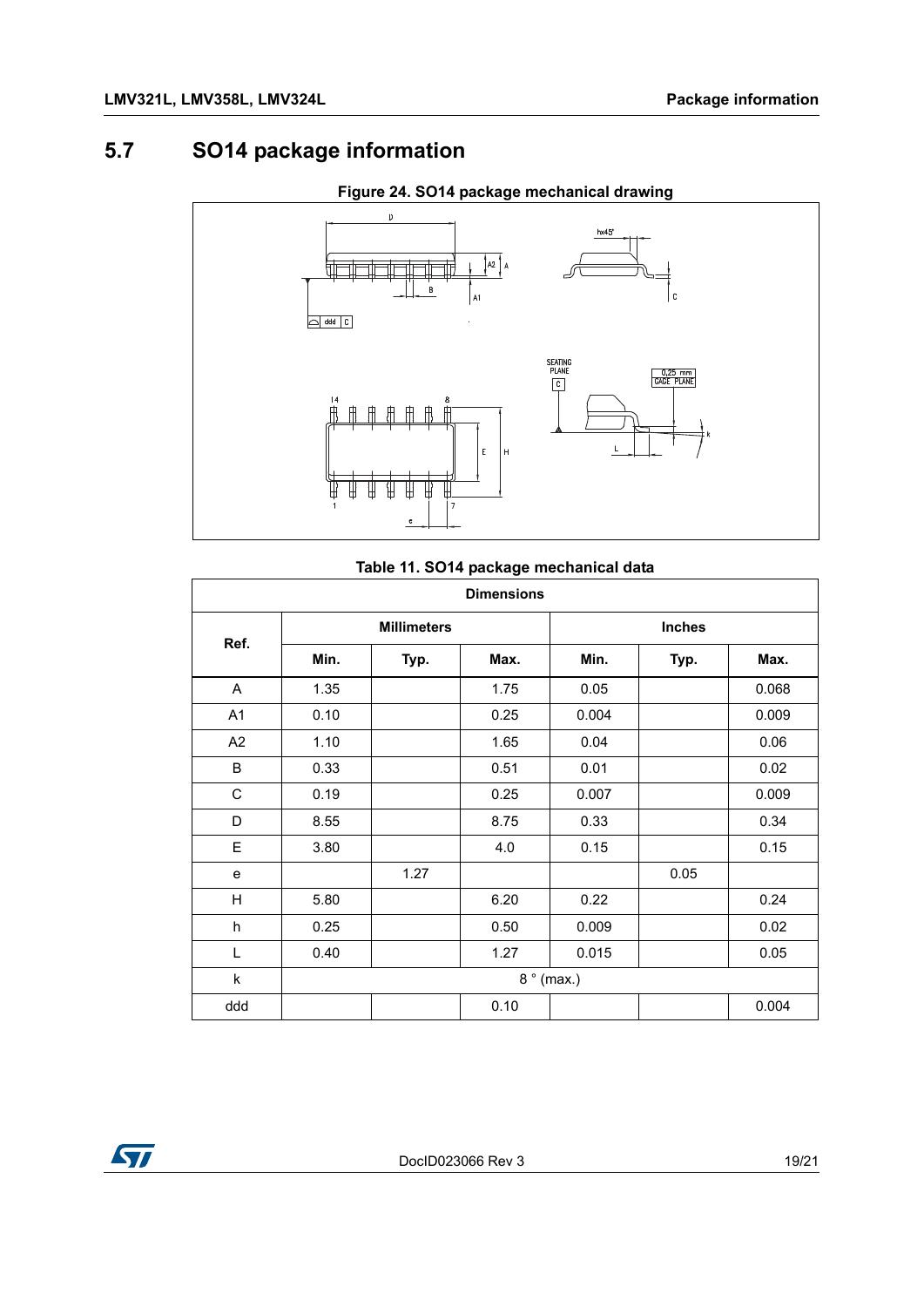## <span id="page-19-0"></span>**6 Ordering information**

<span id="page-19-2"></span>

| Order code | Temperature range | Package          | Packing       | <b>Marking</b>   |  |  |
|------------|-------------------|------------------|---------------|------------------|--|--|
| LMV321LICT |                   | SC70-5           |               | K <sub>25</sub>  |  |  |
| LMV321LILT |                   | SOT23-5          |               | K170             |  |  |
| LMV358LIST |                   | MiniSO8          |               | K <sub>170</sub> |  |  |
| LMV358LIPT | -40 °C to +125 °C | TSSOP8           | Tape and reel | V358L            |  |  |
| LMV358LIDT |                   | SO <sub>8</sub>  |               | <b>LMV358L</b>   |  |  |
| LMV324LIPT |                   | TSSOP14          |               | LMV324L          |  |  |
| LMV324LIDT |                   | SO <sub>14</sub> |               | LMV324L          |  |  |

#### **Table 12. Order codes for devices without shutdown feature**

## <span id="page-19-1"></span>**7 Revision history**

| <b>Date</b> | <b>Revision</b> | <b>Changes</b>                                                                                                        |
|-------------|-----------------|-----------------------------------------------------------------------------------------------------------------------|
| 04-May-2012 |                 | Initial release.                                                                                                      |
| 19-Dec-2013 | 2               | New template                                                                                                          |
| 09-Dec-2014 | 3               | Added TSSOP8 package<br>Table 6: updated some of the "inches" dimensions<br>Table 12: added new order code LMV358LIPT |

#### **Table 13. Document revision history**